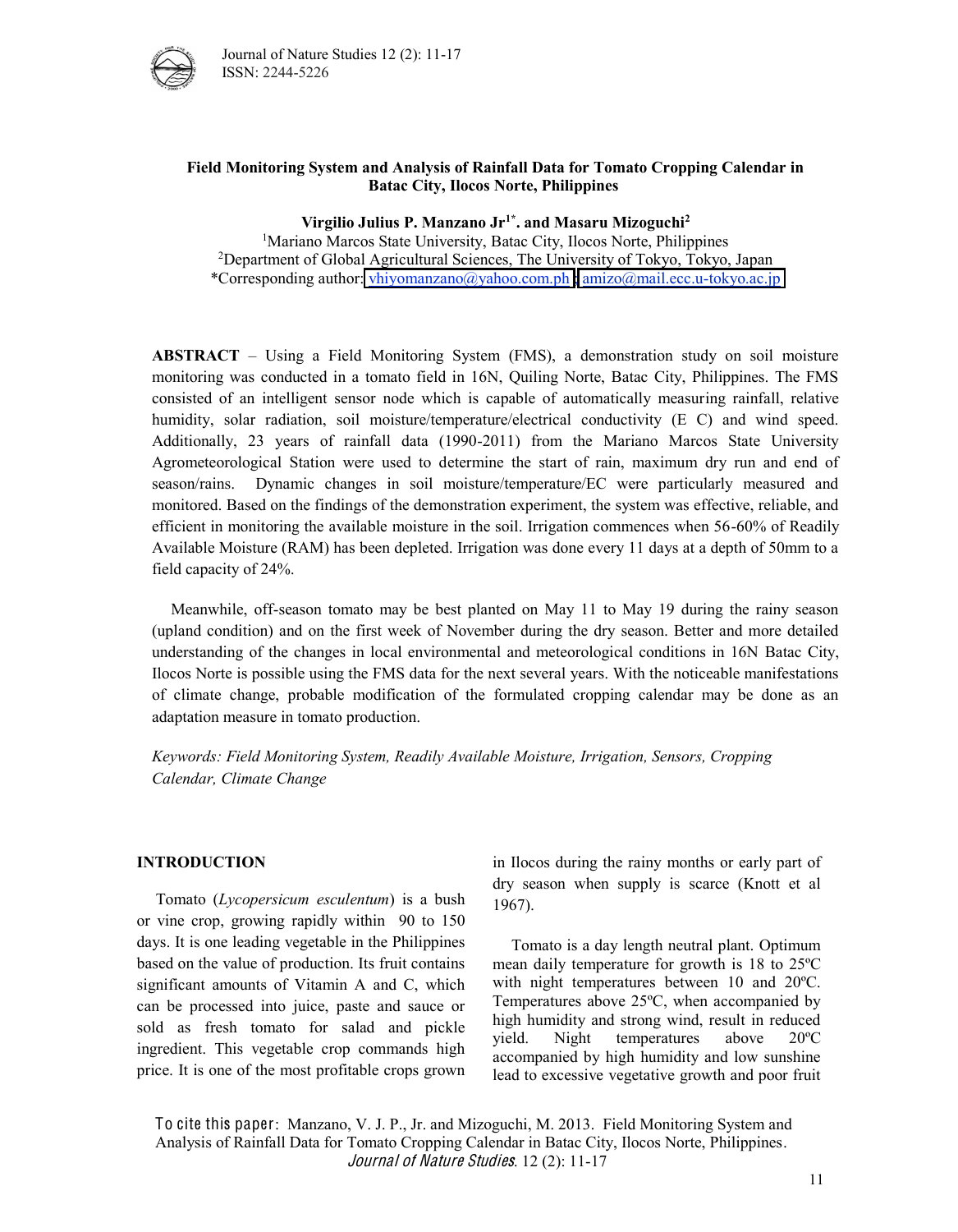production. High humidity leads to a greater incidence of pests and diseases and fruit rotting. Dry climates are therefore preferred for tomato production. Tomato can be grown on a wide range of soils. However, it prefers a well-drained, light loam soil with pH of 5 to 7. Waterlogging increases the incidence of diseases such as bacterial wilt. The crop is moderately sensitive to soil salinity. Yield decrease at various ECe values: 0% at ECe 2.5 mmhos/cm, 10% at 3.5, 25% at 5.0, 50% at 7.6 and 100'/. at ECe 12.5 mmhos/cm. The most sensitive period to salinity occurs during germination and early plant development, and necessary leaching of salts is therefore frequently practiced during pre-irrigation or by over-watering during the initial irrigation application (FAO 2013).

In another study, it was revealed that a slightly higher range of allowable soil moisture depletion was suitable for optimum yield. Economically, a 56-60% of RAM is the most suitable (Manzano et al 2010). It is therefore imperative to keep the right amount of moisture needed by the crop during its entire growth to achieve optimum yield and sustainable farming system through water conservation. On the average, tomato requires 35 mm of water per week for good growth and development. Hence, determination of potential planting date via rainfall analysis is critical for optimum yield and water savings. This may be done using a field monitoring system (FMS).

In general, the study aims to demonstrate soil moisture monitoring in a tomato field and recommend a scientific cropping calendar for tomato. Its specific objectives are:

- a) To monitor soil moisture in a tomato field to precisely determine when to irrigate and how much to irrigate using FMS: and
- b) To be able to determine the start of rains, maximum dry run, and end of rains for the 23 year rainfall record (1990-2012) at MMSU Agromet Station as basis for tomato cropping calendar.

## **METHODOLOGY**

#### Locale and Description of the Study Area

The demonstration study was carried out under natural paddy-tomato-corn-finger pepper field. A  $600$  m<sup>2</sup> Farmers' field in  $16N$  Quiling Norte, Batac City, Ilocos Norte was selected for experimentation. The source of irrigation water was from a shallow tubewell which was delivered to the field via PVC pipes. The average monthly precipitation, solar radiation, air temperature, wind speed, and relative humidity were 3.0 mm, 69.09 W/m<sup>2</sup>, 25.37°C, 0.52 m/s, and 88.65%, respectively during the study period.

 Batac City, in Ilocos Norte, has distinct rainy and dry seasons. The rainy season or wet season occurs from the later part of May to September. The dry season is from October to early part of May. Mean total rainfall from October to May (dry season) ranged from 1.92mm to 169.45mm.

#### **Land)Preparation**

The experimental area was plowed and harrowed twice. This was to pulverize the soil and make the soil surface more uniform and level prior to planting. Soil samples were collected at the experimental area before the establishment of tomato crop. Spacing between plants was 35 cm and between rows, 90 cm.

## **Irrigation**

Furrow irrigation method using irrigation pipes was used in this study. The equivalent depth of irrigation for every treatment was computed by the equation:

$$
d = \frac{(FC - AWD)}{100} (A_s)(d_{rz})
$$

Where: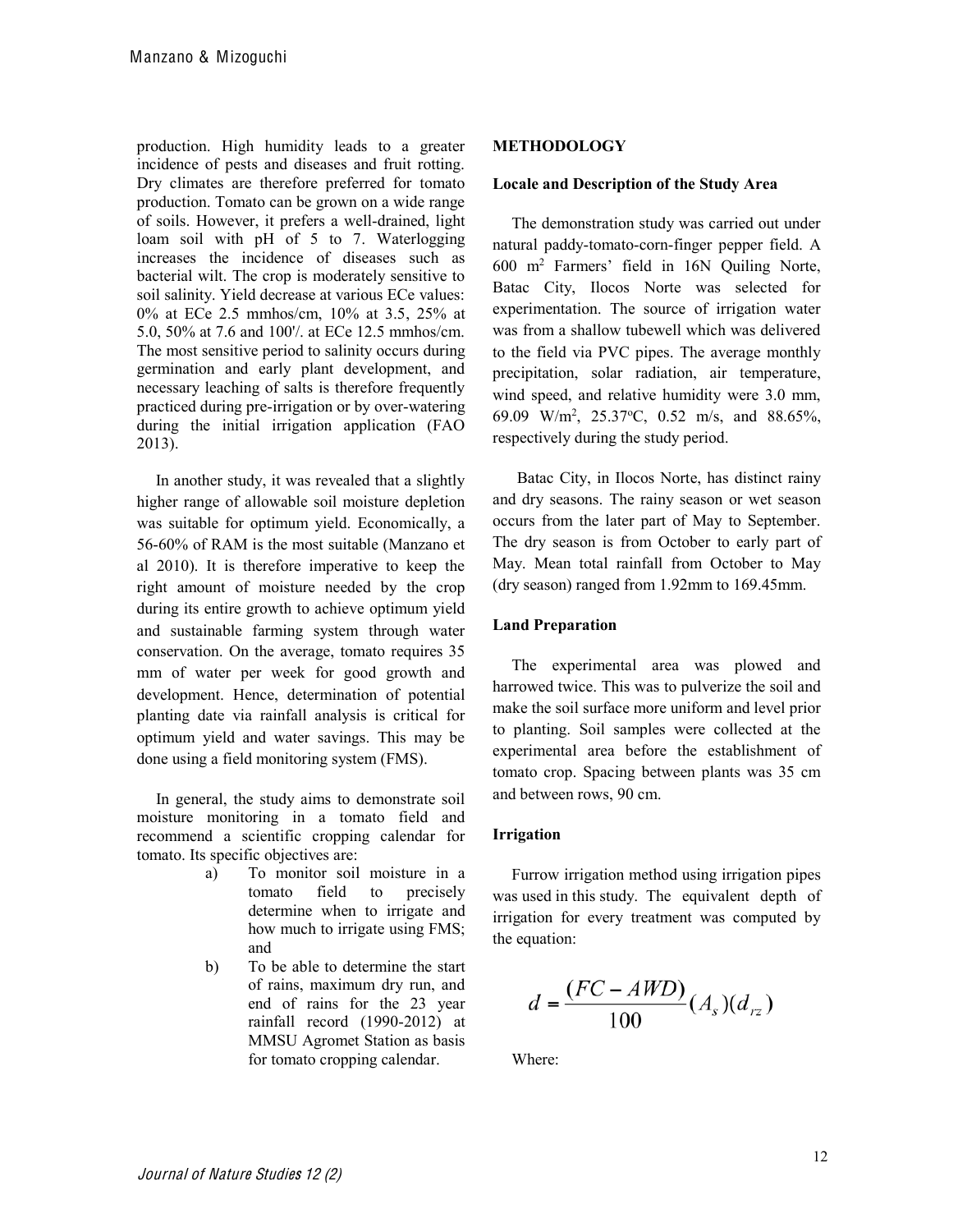Field Monitoring System and Analysis of Rainfall Data for Tomato Cropping Calendar in Batac City, Ilocos Norte, Philippines.

 $d =$  equivalent depth of water to be applied, mm or cm;

 $FC = field capacity, %$ 

 $AWD =$ allowable moisture depletion Pre-determined value = 56-60% of Readily

Available Moisture (RAM).

 $RAM = 75\%$  of Available Moisture (AM);

 $A_s$  = apparent specific gravity;

 $d_{\text{rz}}$  = effective depth of root zone, mm or cm.

The soil moisture content at field capacity was determined 2-3 days after irrigation at saturation, where drainage had ceased. The apparent specific gravity of the soil was determined through oven drying method. On the other hand, the effective root zone of each crop was taken from published tables.

> The available moisture of the soil is computed using the formula:

$$
AM = FC - PWP
$$

Where:

| A          | $=$ Available moisture, %;     |
|------------|--------------------------------|
| FC         | $=$ Field capacity, %;         |
| <b>PWP</b> | $=$ Permanent wilting point, % |

The permanent wilting point was determined using sunflower plants. The moisture content of the soil was determined when the test plants showed signs of permanent wilting and was considered its PWP.

## **Moisture Content Determination**

The daily content of the soil was monitored using the calibrated soils sensor of the Field Monitoring System. Data was periodically and manually downloaded. Irrigation water was then applied when the pre-determined allowable depletion was reached.

Other cultural management practices used, such as fertilizer application, seeding, transplanting, weeding, pesticide application and harvesting, g were based on the package of technology for tomato.

#### **Field Monitoring System Set-up**

A Vantage Pro2 Weather Station- Field Server with 5-port Em50 data logger connection was installed in the study site (Fig. 1). In the absence of field router, data such as solar radiation, air temperature, humidity, wind direction, wind speed, precipitation, soil moisture content, soil temperature, and electrical conductivity of soil were downloaded manually. The downloaded data were then processed, analyzed, and interpreted. Soil moisture sensors (5TE: soil moisture, temperature, EC), developed by Decagon Devices, Inc., USA, were installed at 15 cm below the soil surface which were connected to the 5-port Em50 Data Logger.



Fig. 1. The FMS Set-up

Twenty three years of rainfall data (1990- 2011), which were solely gathered from Mariano Marcos State University (MMSU) Agrometeorological Station were analyzed using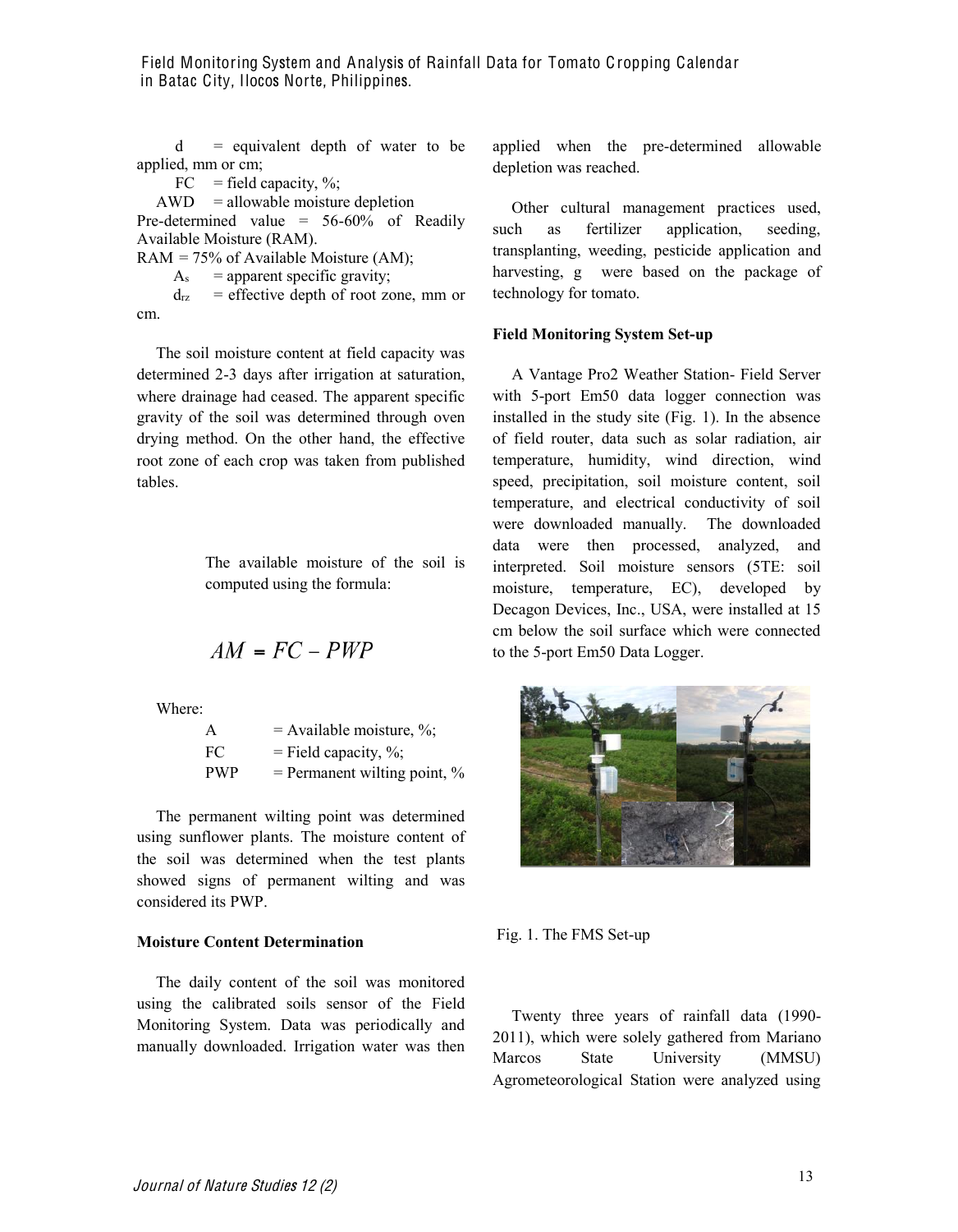the INSTAT program. INSTAT is a statistical package with special facilities for handling and processing climatic data (particularly rainfall) and providing useful statistics necessary for precision farming. Meanwhile, the rainfall data recorded by the FMS were used for the water balance in the soil root zone. This is necessary in validating the soil moisture data of the FMS. Long term rainfall data of the FMS could later be used for a downscaled and field-specific determination of cropping calendar for tomato production. The present study generally sought to determine a tomato cropping calendar across tomato fields of Batac City, Ilocos Norte based from MMSU Agromet data.

Primary focus of the analysis was on the determination of start of rains, maximum dry run and end of rains (end of season) on a daily basis per year. These were summarized using the statistics minimum, maximum, mean, median, and standard deviation. Further analysis was done using percentile points at 10, 20 50, 80 and 90 percentage points.

## **Limitation of the Study**

The study was limited only to the demonstration of the functionality of the FMS. Hence, yield data and other more detailed agronomic characterization were not gathered. Gathering of yield data and production results of the trials were scheduled for the Phase 2 of the study when a Field Router is already available.

Moreover, the 8-month rainfall data and other agrometeorological data recorded by the FMS in this study are not yet adequate for reliable weather forecasting analysis particularly rainfall. .

## **RESULTS)AND)DISCUSSION**

## **Soil)Moisture)Monitoring**

The soil moisture sensor of the FMS was laid out at a depth of 15 cm in a loam field. The field capacity and allowable depletion of readily available moisture was calibrated for the FMS using gravimetric method. The field capacity and wilting point were found to be 24% and 12%, respectively. The allowable moisture depletion of 56-60% of RAM was translated into volumetric water content. An hourly data recording was set at the ECH2O software of the FMS which was manually monitored and downloaded. The FMS was found effective in precisely monitoring the periodic depletion of soil moisture. Results of the study revealed that the actual irrigation interval is 11 days with 50mm depth of application. The result is very important in guiding the farmer or the irrigator in determining how much water should be applied to his field.

Unsuitable irrigation interval and improper amount may be enough to cause water to be a limiting factor for yield of tomato. Several researchers have reported that frequency of irrigation and quantity of nutrient in solution provided to plants affect yield (Byari and Al-Sayed, 1999; May and Gonzales 1994; Peet and Willits 1995; Singandhupe et al 2002). Therefore, the result pointed out by the FMS is very useful.

## *Start of Rains*

Start of rains may be defined in different ways for different purposes. A definition may be based solely on rainfall amount. In this study, two definitions were considered:

- (i) The first occasion after first April or May that there is more than 20mm either on a single day, or within 2 days. 15th April was considered as a third alternative earliest date.
- (ii) The first occasion after the same dates in (i) that the (running) 10 day total is greater than half the evapotranspiration assumed as 5mm/day.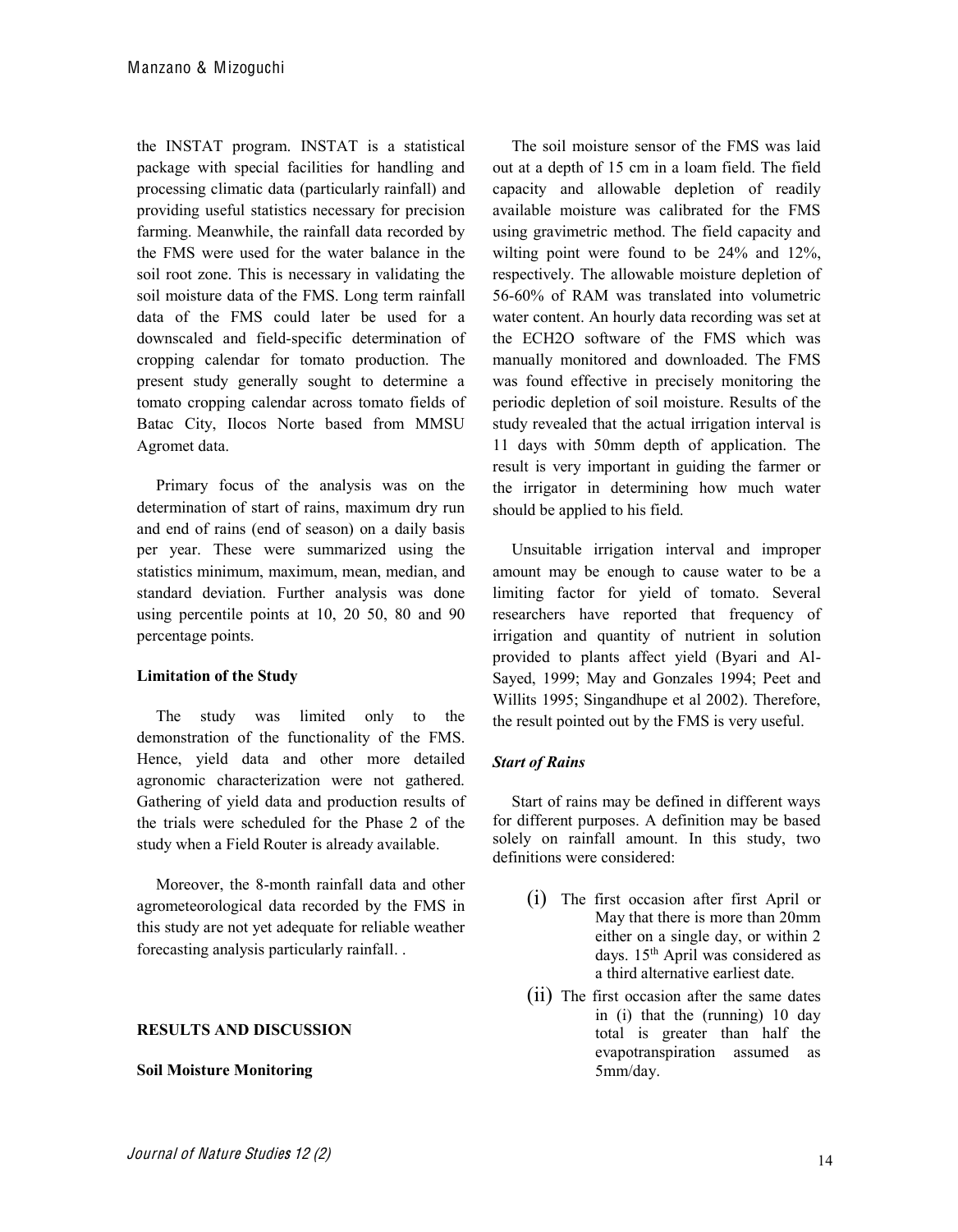Field Monitoring System and Analysis of Rainfall Data for Tomato Cropping Calendar in Batac City, Ilocos Norte, Philippines.

As reflected in Table 1, the mean start of rains ranged from 133-140 days of year (May  $12 -$ May 19). This implies that in Batac City, the start of rainy season is May. The 80 percent is the value that is exceeded once in 5 years  $((1/0.2) = 5)$ . 14 that point, the mean start of rains ranged from 132-140 days of year (May  $11 -$ May 19).

In tropical countries tomatoes do not grow well during the rainy season. They are often affected by insects and diseases that thrive during the rainy months (Café. 2013). However, tomato hybrid varieties that are resistant to rainy condition may be planted. To save irrigation cost, considering local condition, the tomato seedlings maybe planted on the onset of rainy season (May) in an upland condition. The plants will be ready for harvest before the start of typhoon season which is usually August to September. This finding generally agrees with the article of PCARRD (2007) that tomato is generally best grown from November to February in the lowlands and May to October for the off season type.

Table 1. Start of rains, maximum dry run, end of rains, and recommended cropping calendar for tomato in Batac City, Ilocos Norte, Philippines.

| Parameter      | <b>Estimated Mean Value</b>                                             | <b>Estimated Value</b><br>(80% Probability)                           | Recommended<br><b>Transplanting Date</b> |
|----------------|-------------------------------------------------------------------------|-----------------------------------------------------------------------|------------------------------------------|
| Start of rains | 133 <sup>th</sup> - 140 <sup>th</sup> day of year<br>or May 12 - May 19 | 132 <sup>n</sup> - 140 <sup>n</sup> day of year<br>or May 11 - May 19 | May 11 - May 19<br>(rainy season)        |
| Maximum<br>run | $d$ rvMay = 22 days<br>June = $9.22$ days<br>July = $6.70$ days         | $= 34$ days<br>May<br>June = $12 \text{ days}$<br>$July \tF11davs$    |                                          |
| End of rains   | 297 <sup>th</sup> day of the year<br>October 23                         | 310 <sup>th</sup> day of the year<br>or November 5                    | 1st week of<br>November<br>(dry season)  |

#### *Maximum%Dry%Run*

Spell lengths each year was examined with the SPELL command of the INSTAT. Dry days were days defined as less than 0.85mm of rainfall. This threshold value of rainfall was considered but other values can be used.

Based on the results, the mean maximum dry run for the 23 year record in May, June, and July were 22, 9.22 and 6.70 days, respectively. The values are actually dry spells that have been considered to continue over the end of the month (i.e. a dry spell in April when it continues in May will be recorded and covered in May). Maximum dry runs at 80-percentage point chance of dry spells in those same months were 34, 12 and 11 days. The recommended transplanting date of tomato for the rainy season is from May 11 to 19. During transplanting, the field is irrigated up to field capacity. The transplanted plants are insured against water stress since the estimated irrigation interval of 11 days can cover the maximum possible dry run of 11 days for the month of May.

#### *End%of%Season/Rains*

The Water balance command of the INSTAT program was used to determine the end of rains. The end of the rains was defined as the first occasion after 1st September that the water balance dropped to zero. 5mm evaporation value was based on the dry season evapotranspiration in Batac City, Ilocos Norte which was computed using the FAO-Penman Monteith Method. The maximum soil capacity was taken as 100mm.

Table 1 reveals that the mean end of the season was approximately 297 day of the year (October 23) which was based on rainfall and the water storage. In the daily water balance analysis, water starts to diminish in October and zeroing in January, February and March. The soil water reservoir is rain recharge in May.

At 80 percentage point, the end of rains was  $310<sup>th</sup>$  day of the year (November 5).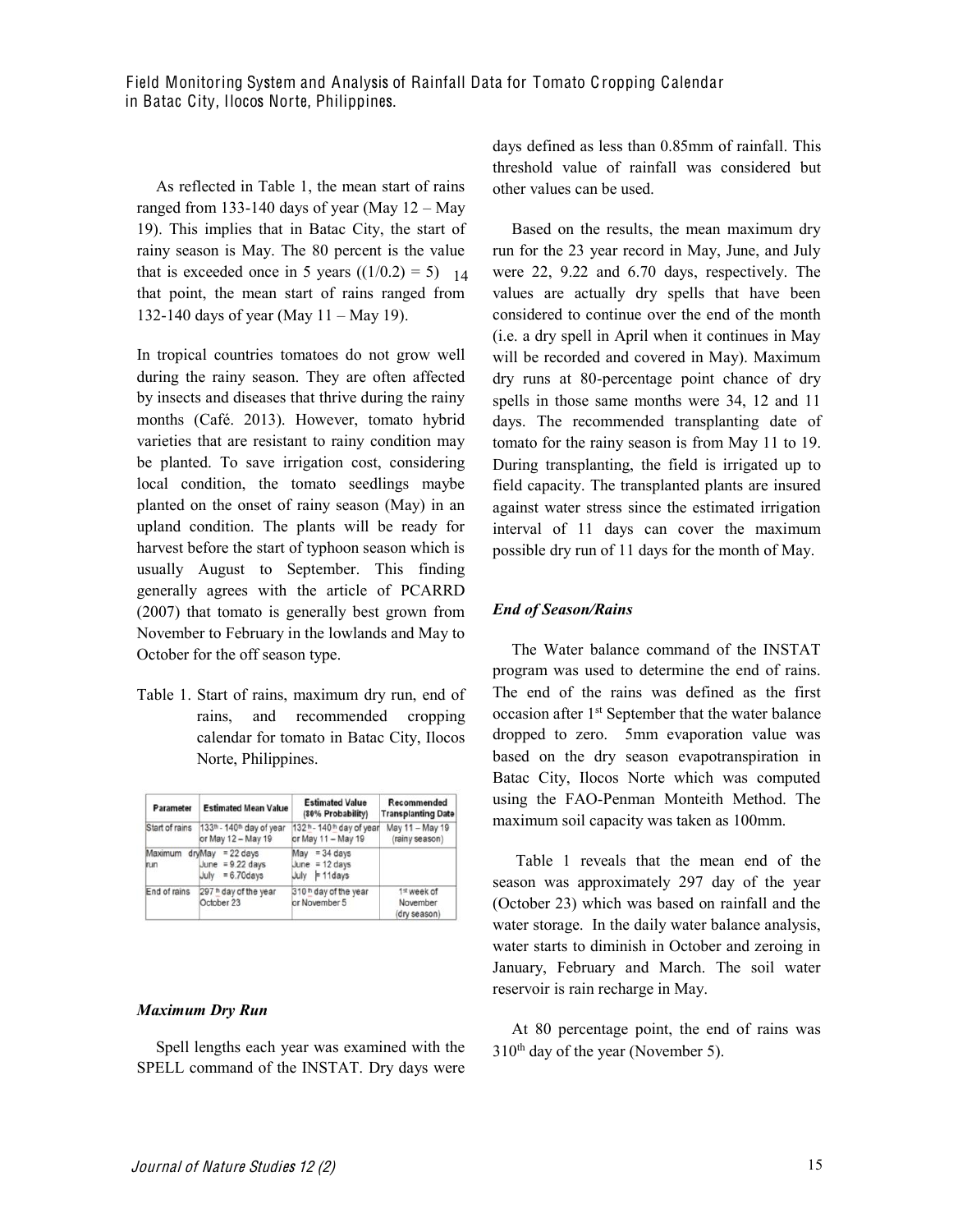In tomato production, frequent rains are undesirable because they make cultural operations difficult. Excessive rainfall drowns the plants and leaches the nutrients especially on light soils.

Considering the above conditions, transplanting date of tomato on October 23 onwards is justified for Batac City, Ilocos Norte conditions. In a previous study (Acosta et al 2000), September is the recommended transplanting date of tomato in Ilocos Norte. The discrepancy maybe attributed to area of coverage. In this present study, location specific data were used. Weather patterns in many areas of Ilocos Norte are different due to its geographical setting.

## **Climate Change)and)Adaptation)Measure**

Better and more detailed understanding of the changes in local environmental and meteorological conditions in 16N Batac City, Ilocos Norte is possible using the FMS data for next several years. With the noticeable manifestations of climate change, probable modification of the formulated cropping calendar may be done as an adaptation measure in tomato production.

# **SUMMARY)AND)CONCLUSION**

The study was conducted to monitor the soil moisture regime of a tomato field using a Field Monitoring System (FMS) in 16N, Quiling Norte, Batac City, Philippines. Rainfall data from the MMSU Agromet Station was analyzed to determine the best possible cropping calendar of tomato for the wet and dry seasons.

Dynamic changes in soil moisture content were particularly measured and monitored. Based on the findings of the demonstration experiment, the FMS was

effective, reliable, and efficient in monitoring the available moisture in the soil. Results revealed that for optimum overall development of the plants, irrigation should commence when 56-60% of Readily Available Moisture (RAM) has been depleted. With this, the actual irrigation interval is 11 days with 50mm depth of application. The result is very important in guiding the farmer or the irrigator in determining when to irrigate and how much water should be applied to his field.

Meanwhile, off-season tomato may be best planted on May 11 to May 19 during the rainy season (upland condition) and on the first week of November during the dry season.

# **STATEMENT OF AUTHORSHIP**

Dr. Virgilio Julius P. Manzano Jr is the lead author of this article which is a part of the research project entitled "Climatic changes and evaluation of their effects on agriculture in Asian monsoon region (CAAM)" under the research framework of the Green Network of Excellence (GRENE) for the Japanese fiscal years from 2011 to 2015 (by the end of March 2016) supported by the Japanese Ministry of Education, Culture, Sports, Science and Technology (MEXT). He was responsible in conceptualizing the study, setting up the study area, data gathering and analysis. Most importantly, he prepared the draft and finalized the writing of this article for publication.

Dr. Masaru Mizoguchi is the co-author of this article and the project leader of GRENE-CAAM. He led the design and set-up of the FMS. He also provided critical suggestions in the methodology